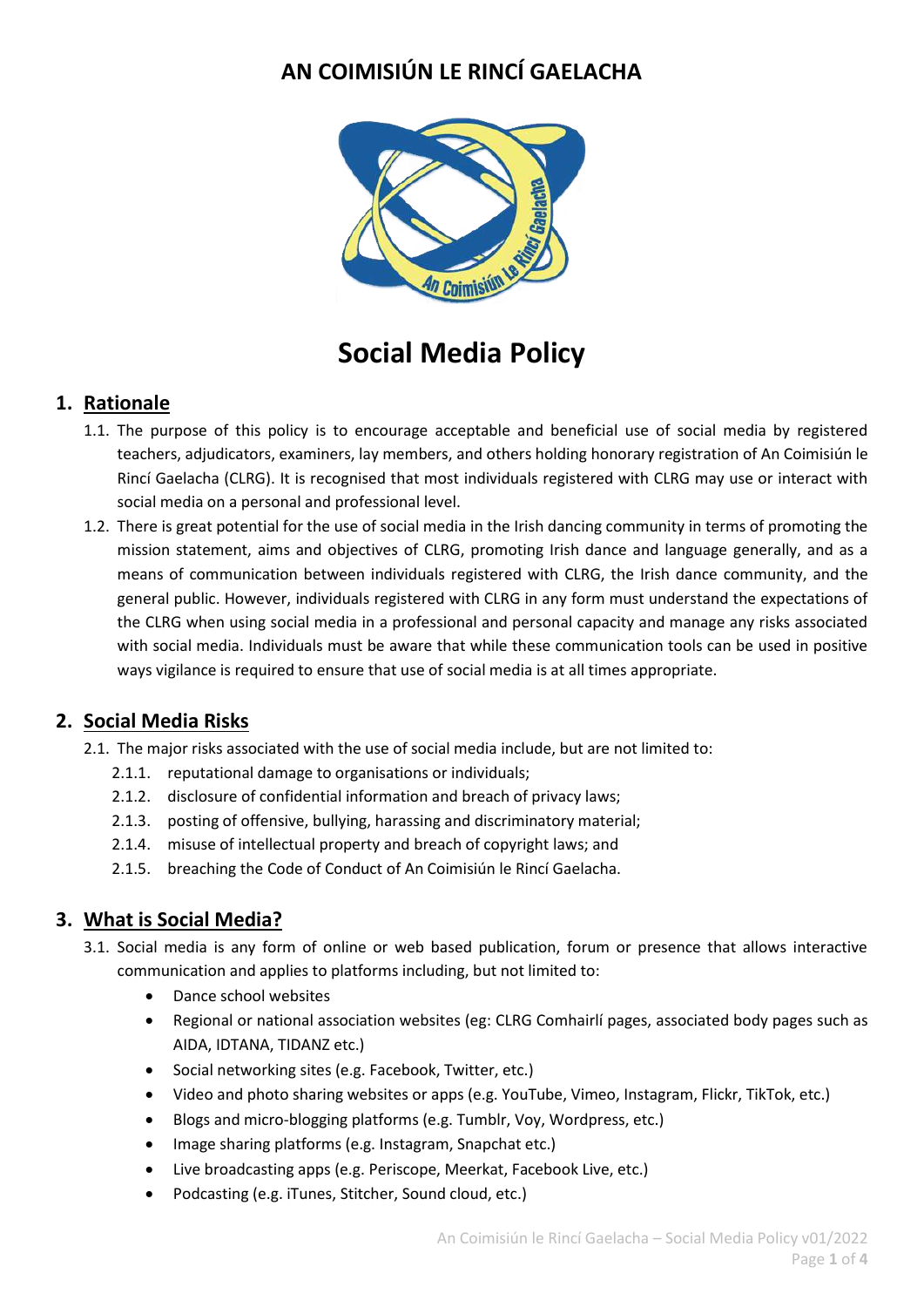- Instant messaging (e.g. SMS, Skype, WhatsApp, Viber, etc)
- Any other online technologies that allow individual users to upload and share content.

#### **4. Guiding Principles**

- 4.1. All individuals registered with CLRG represent the CLRG and its associated bodies. As such, all conduct should be consistent with the mission, purpose, ethics and values of those organisations. Individuals should continue to follow the CLRG Constitution, Rules for Dancing Teachers and Adjudicators, Code of Conduct, Child Protection Policy, Social Media Policy and all other policies and directives of the CLRG.
- 4.2. Individuals must also recognise:
	- 4.2.1. that all individuals registered in any form or operating within the auspices of CLRG represent the CLRG and its associated bodies;
	- 4.2.2. that all communication and conduct on social media should be consistent with the mission, purpose, ethics and values of the CLRG and associated bodies;
	- 4.2.3. online behaviour should at all times demonstrate respect for the dignity of each person;
	- 4.2.4. the need to behave in an ethical manner when using social media (even for personal communication) as those communications can reflect on the status of an individual as registered with CLRG;
	- 4.2.5. their ability to serve as a positive role model for others as a registered individual representing CLRG;
	- 4.2.6. social media activities may be visible to those outside of an individual's circle of friends or acquaintances, including in a professional context.
- **4.3. Ultimately, an individual registered with CLRG is personally responsible for the content of any and all of their social media posts, and can be held responsible and personally liable for ALL content, comments, photographs or other material posted online via their social media accounts that is deemed by the CLRG to be defamatory, obscene or otherwise inappropriate.**

#### **5. Guidelines for appropriate use of Social Media**

- 5.1. CLRG expects registered individuals to:
	- 5.1.1. always post under their correct name on social media; and not to post anonymously or under a pseudonym;
	- 5.1.2. post responsibly and protect their own privacy;
	- 5.1.3. be aware of applicable copyright and fair use laws, particularly when sharing content;
	- 5.1.4. be aware of applicable financial disclosure laws;
	- 5.1.5. be respectful of all individuals, races, religions, genders, sexual orientations and cultures,
	- 5.1.6. be particularly mindful of respectful communication when discussing dancers, competitions, competitors, colleagues and other members of our Irish dance community;
	- 5.1.7. not engage in trolling, bullying, or abusive activity of any description;
	- 5.1.8. not engage in the disparagement of any races, religions, genders, sexual orientations and cultures;
	- 5.1.9. not to use insults; obscenities, or racial, homophobic, transphobic, sectarian or ethnic slurs;
	- 5.1.10. not post or share material which is violent, sexually explicit, obscene, hateful, or defamatory;
	- 5.1.11. not post any content related to individual CLRG members, dancers, parents, vendors, feis organisers, teachers, adjudicators, examiners, event organisers, nor other individuals registered in any capacity with the CLRG without their approval;
	- 5.1.12. not post material which is likely to cause offence or bring CLRG into disrepute;
	- 5.1.13. not post material that discloses non-public information of CLRG
	- 5.1.14. not use accounts to support or oppose any politically or socially controversial subjects, issues, or candidates;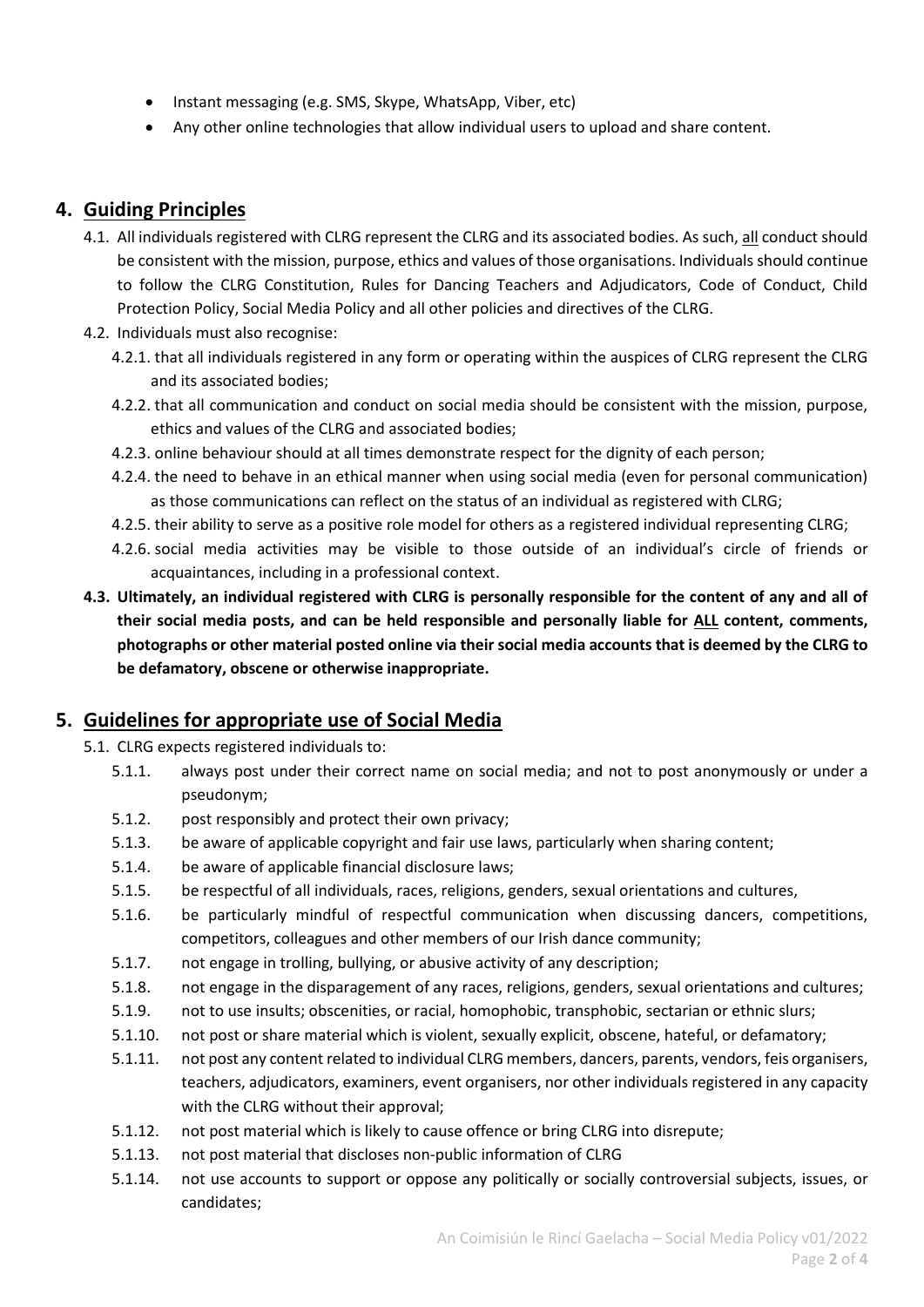- 5.1.15. when expressing a personal opinion regarding the CLRG to identify oneself and post a disclaimer such as *"the views in this post are my own and not necessarily those of CLRG"*;
- 5.1.16. not post comments on any external platform that may imply they are speaking on behalf of CLRG unless given written approval to do so;
- 5.1.17. not say anything dishonest, untrue or misleading CLRG recommends erring on the side of caution: if in doubt, do not post or upload;
- 5.1.18. not suggest or encourage illegal activity;
- 5.1.19. not disclose confidential information;
- 5.1.20. not falsely claim that CLRG endorses or is associated with any product or promotion; and
- 5.1.21. not take a stance publicly that is contrary to a stated CLRG position or policy.
- 5.2. It is recommended that individuals are conscious when mixing business and personal lives through social media as business and personal personas are likely to intersect. While CLRG respects the free speech rights of registered individuals it must be noted that customers and colleagues may have access to online content posted by that individual. It should be noted also that anything published online can and may be seen in a much wider context than originally intended, and can be duplicated and/or forwarded on.
- 5.3. It is also recommended that individuals exercise caution in accepting or sending friend requests to or from minors and current dancers, taking into consideration the CLRG Child Protection policy and the CLRG Code of Conduct. We recommend that caution and good judgement is exercised when interacting with minors and dancers in all forms of social media.
- **5.4. Helpful hint: always use common sense when engaging with social media. Remember, if you would not feel comfortable interacting with an individual or saying something in person, do not post it on social media. If you are not sure whether what you are about to post is appropriate, review it carefully and question what you have written with an objective mind. If you are still unsure, ask a CLRG member for their opinion.**

#### **6. Use of dancers in Social Media posts**

- 6.1 It is an expectation of CLRG that the use of dancers in a promotional sense by registered teachers and adjudicators should be done with the utmost care and caution and with an awareness of the necessity to ensure Child Protection is maintained at all times .
- 6.2 Any use of dancers in social media posts must be in alignment with the mission and objective of CLRG: *to preserve and promote Irish Dancing, including step dancing, céili dancing and other team dancing, and also to promote the use of the Irish language*.
- 6.3 In all cases written permission must be sought for the inclusion of individual dancers in social media posts. This permission must be granted by dancers, or the appropriate parent/guardian in the case of a minor. This permission must be made available to CLRG upon request.
- 6.4 Any images of dancers that are used in social media posts must have the best interests of the individual/s in the image in mind. At all times dancers are to be appropriately attired in images (including the appropriate use of make up as per CLRG rules), and are to be portrayed in a positive manner in alignment with the mission and values of CLRG.
- 6.5 No image is to be posted that is inappropriate or contravenes any rule of CLRG, including the Child Protection Policy.
- 6.6 **There should be no images of individual dancers, especially in costume, posted to social media in the lead up to competitive events. Any identifiers (such as names of individual dancers, competitor numbers, section information etc.) also must not be used in posts of any kind in the lead up to competitive events.**
- 6.7 In addition to the above, any dancer of a teacher registered with CLRG who is engaged in promotion of a product, service, or commercial enterprise must seek permission from the CLRG if reference is made to the individual dancing with a CLRG registered teacher or competing/having competed at an event run under the auspices of the CLRG.